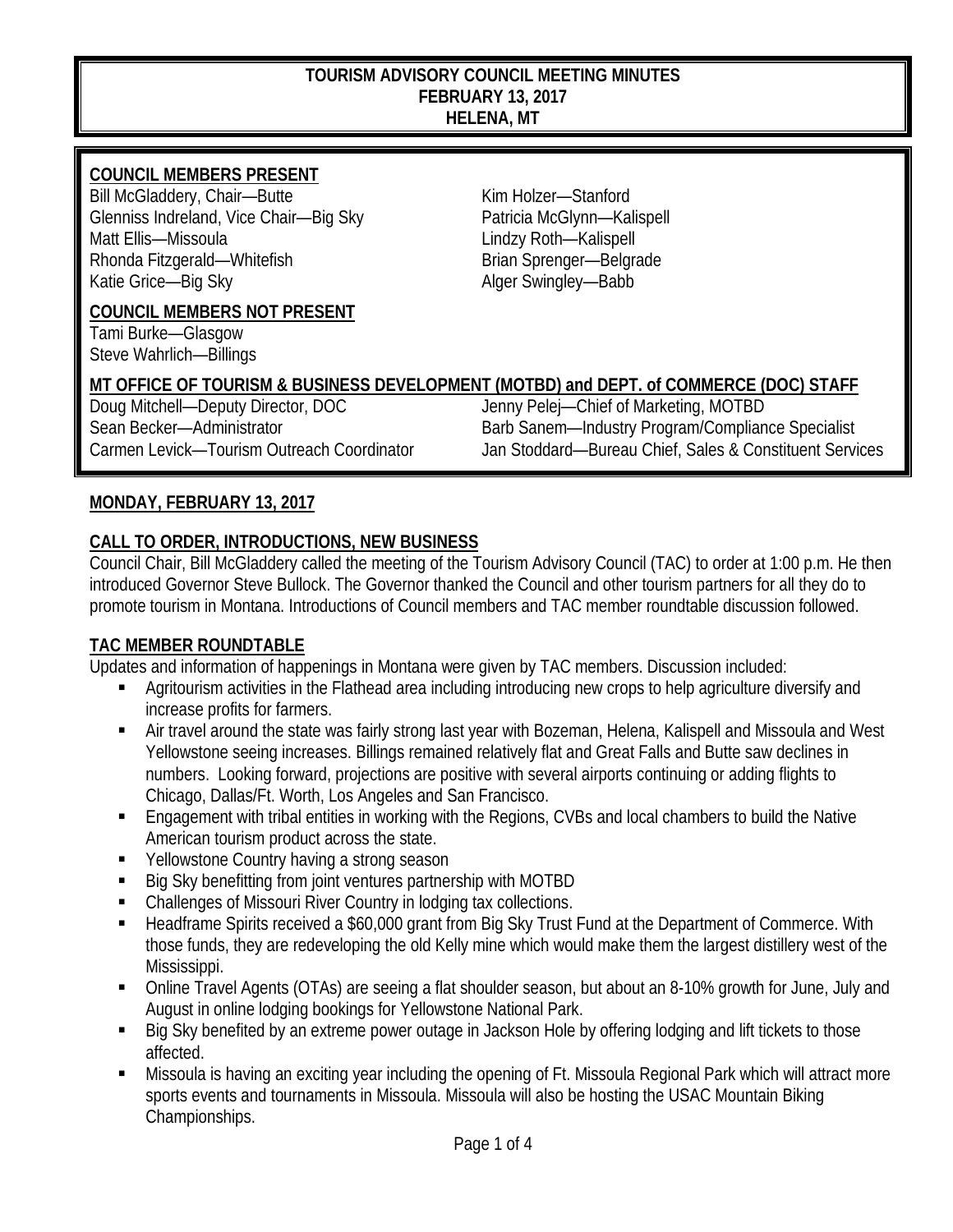- The music scene is strong in Missoula with newly added venues such as the new KettleHouse Amphitheatre.
- Missoula is also working to finalize their wayfinding signage project in getting the gateway entry signs installed.
- Whitefish has identified spring, fall and winter as their shoulder seasons. They are working to promote bicycling in the spring and fall with mountain and road biking including Going to the Sun road when it is open only to bicycles. For winter, Whitefish is promoting skiing and having a record year with snowfall. Whitefish is starting phase two of its wayfinding effort with promoting bicycle and pedestrian trails.
- Whitefish is also busy with crisis communications to combat recent negative information that is not representative of the Whitefish community.
- Medical tourism is a niche that focuses on bringing patients and/or clients to Montana for medical care
- Agriculture markets are down which is concerning for Montana ranchers and farmers
- **Possible closing of Ackley State Park. This is the 19<sup>th</sup> most used park in the state and would be a big hit to the** economy in Judith Basin County
- Several tournaments and festivals happening in Central Montana

The Council and meeting attendees thanked Governor Bullock for joining the meeting. Introductions of the Montana Office of Tourism & Business Development (MOTBD) staff and the audience followed.

## **PUBLIC COMMENT**

*Travel Ban*—Marlee Iverson, Travel Trade Manager, MOTBD gave an update on the travel measures included in recent executive orders regarding immigrants and refugees. The order is specific to the Visa Interview Waiver Program for seven countries, none of which are Montana's key markets. The US Travel Association is reaching out to the Administration, Congress, the media and other stakeholders to communicate both the tourism industry's alignment on security goals and the importance of international travel to the US economy and to ensure efforts to enhance national security do not harm legitimate travel.

Montana is part of a four-state consortium to market internationally in seven markets and these markets are not affected by this executive order. The representation in these markets all have essentially the same message saying that interest to travel to the US and especially the Rocky Mountain Region remains very high. Marlee said that 2017 bookings are at the same level that they were at the same time last year and that the peak season for booking travel to the US is still several weeks out. She gave an overview comments from international representatives:

- Italy: Exchange rate is stable and Italians love the USA
- Australia and New Zealand: Current issues does not appear to have stopped increasing numbers of kiwis snapping up cheap fares to the US. A recent article talked about why Australians are going to still travel to the US saying that "the national parks are absolutely amazing; the people are incredibly friendly and the skies in Montana will remain big and blue"
- Germany: Canada will be the biggest competitor for the US due to the exchange rate.
- **France:** The US is still very much a popular destination

Marlee said that Montana will move forward with the message that international travelers are welcome and that we are a fantastic destination in the US. She also thanked all of the Regions and CVBs and other tourism partners for the work they do to market Montana to international visitors including attending tradeshows, assisting with FAM trips and hosting travel writers.

*Montana State Parks*—Melissa Baker stated that while there is some transition in leadership at Montana State Parks, the staff is committed to continuing partnerships and collaboration with tourism partners and other stakeholders. She also said that there is a five-year plan proposed for Ackley State Park.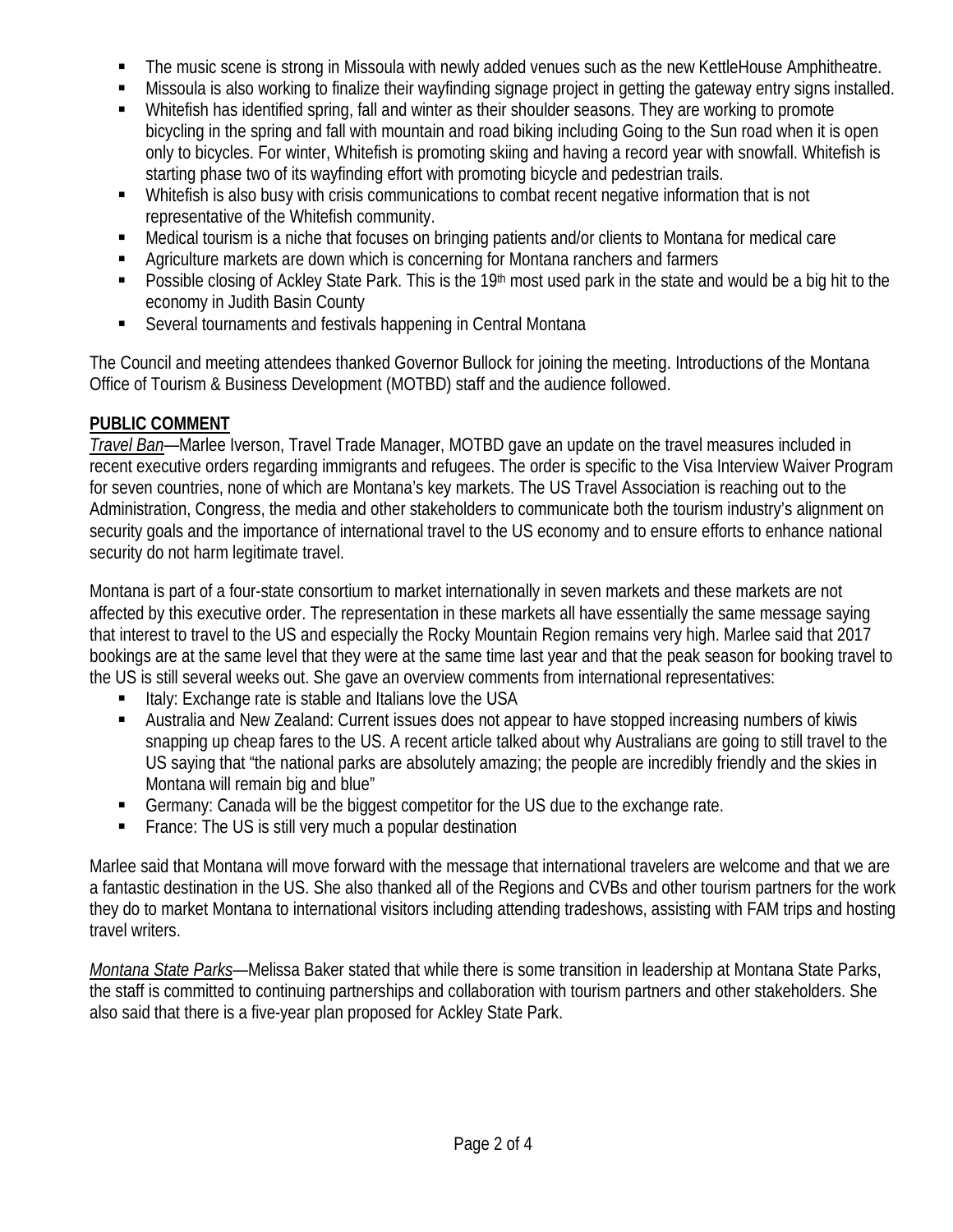### **TAC COMMITTEE REPORTS**

## **Research Committee**—Rhonda Fitzgerald, Chair

Rhonda gave the recommendations of the Research Committee for FY18 research projects for a total of \$772,600. Those projects are:

- 1) Quarterly Nonresident Visitor Analysis
- 2) 2017 Economic Impacts and 2018 Outlook
- 3) Tourism and Recreation Monitoring
- 4) ITRR Data Mining
- 5) Panel Studies
- 6) Survey Kits
- 7) Resident Travel in Montana
- 8) Montana Tourism Forecasting and Trends
- 9) Regional Economic & Transportation Analysis: YNP area pilot study
- 10) Montana's Outfitter and Guide Industry: Business and Clients
- 11) The Impact of Mountain Biking and Trails in Helena: A Case Study

# **Matt Ellis moved to approve the recommendation of the committee. Kim Holzer seconded. Motion passed.**

## **ITRR RESEARCH PROJECTS & UPDATES**—Dr. Norma Nickerson, Director, ITRR

Norma gave an overview of the 2017 economic outlook including the impact of the outdoor recreation industry to tourism in Montana. She also talked about various research projects. For more information on research by topic or locations, please visit [http://itrr.umt.edu/.](http://itrr.umt.edu/)

## **TAC COMMITTEE REPORTS (continued)**

## **Executive Committee-Bill McGladdery, Chair**

Bill stated that the TAC committee assignments will be updated and sent out soon.

# **Marketing Committee/Audits**—Glenniss Indreland, Chair

Glenniss announced that the changes to the "Regulations and Procedures for Regional/CVB Tourism Organizations Use of Lodging Facility Use Tax Revenue" have been adopted. She asked that everyone make sure they are using the current version of this document which can be found at:

[http://marketmt.com/Portals/129/shared/docs/pdf/Regulations April 2016 Final.pdf.](http://marketmt.com/Portals/129/shared/docs/pdf/Regulations%20April%202016%20Final.pdf)

The Marketing Committee recommended final approval for the following FY16 audits:

 *Glacier Country*: Approval as submitted with uncommitted funds on hand of \$659.53.  **Katie Grice moved to approve the recommendation. Matt Ellis seconded. Motion passed.**

 *Southeast Montana*: Approval as submitted with uncommitted funds on hand of \$58.60.  **Bill McGladdery moved to approve the recommendation. Rhonda Fitzgerald seconded. Motion passed.**

 *Southwest Montana*: Approval as submitted with uncommitted funds on hand of \$490.50.  **Kim Holzer moved to approve the recommendation. Alger Swingley seconded. Motion passed.**

 *Belgrade CVB*: Approval as submitted with uncommitted funds on hand of \$31.08.  **Matt Ellis moved to approve the recommendation. Bill McGladdery seconded. Motion passed.**

 *Big Sky CVB*: Approval as submitted with uncommitted funds on hand of \$76,974.81.  **Brian Sprenger moved to approve the recommendation. Kim Holzer seconded. Glenniss Indreland abstained. Motion passed.**

 *Bozeman CVB*: Approval as submitted with uncommitted funds on hand of \$984.12.  **Matt Ellis moved to approve the recommendation. Alger Swingley seconded. Motion passed.**